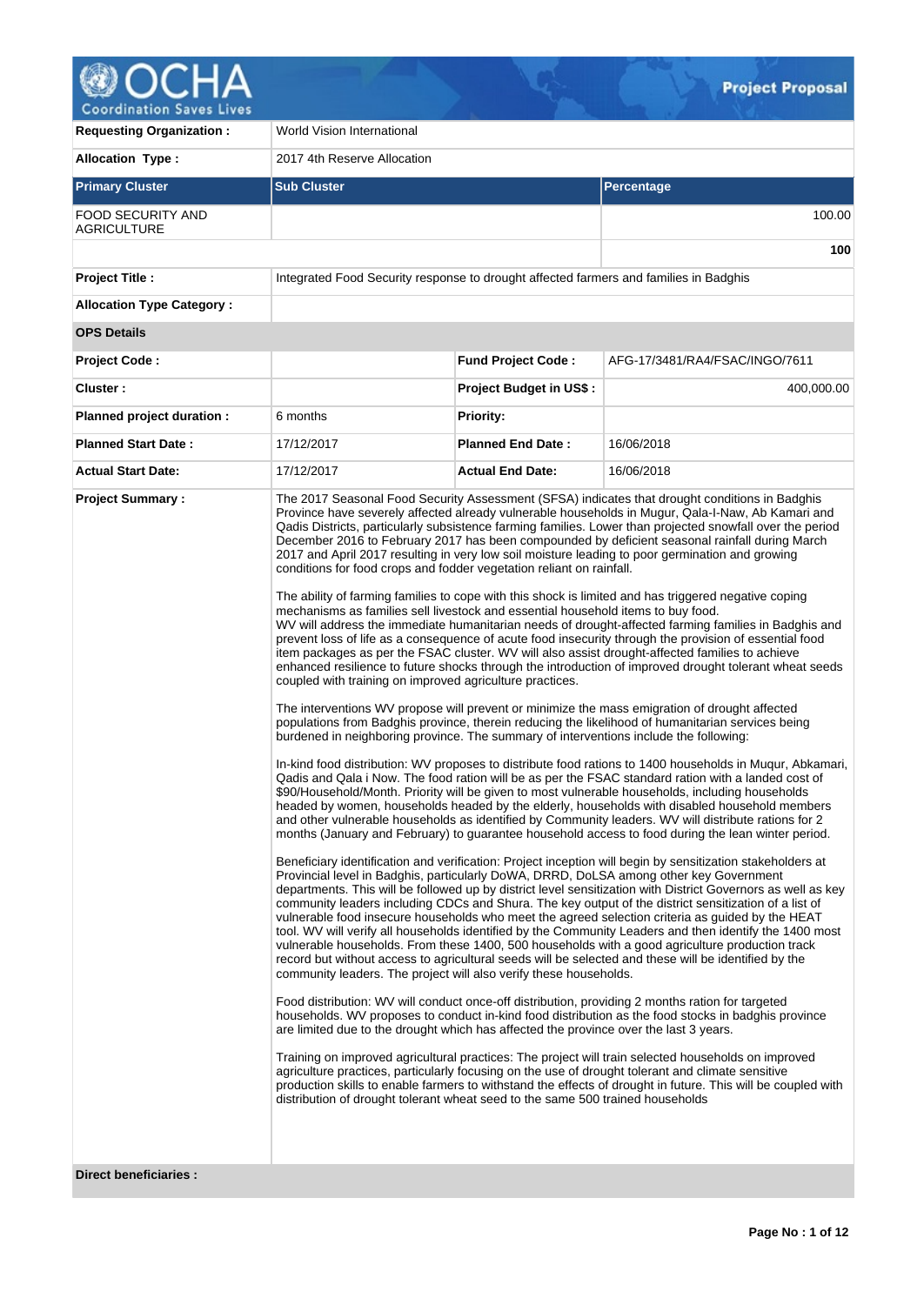| <b>Men</b>                                                                                                                                                                                                                                                                                                                                                                                                                                                                                                                                                                 | Women                        |            | <b>Boys</b>          | <b>Girls</b>          |                             | <b>Total</b> |  |  |  |  |
|----------------------------------------------------------------------------------------------------------------------------------------------------------------------------------------------------------------------------------------------------------------------------------------------------------------------------------------------------------------------------------------------------------------------------------------------------------------------------------------------------------------------------------------------------------------------------|------------------------------|------------|----------------------|-----------------------|-----------------------------|--------------|--|--|--|--|
| 2,250                                                                                                                                                                                                                                                                                                                                                                                                                                                                                                                                                                      |                              | 2,250      | 3,000                |                       | 3,000                       | 10,500       |  |  |  |  |
| <b>Other Beneficiaries:</b>                                                                                                                                                                                                                                                                                                                                                                                                                                                                                                                                                |                              |            |                      |                       |                             |              |  |  |  |  |
| <b>Beneficiary name</b>                                                                                                                                                                                                                                                                                                                                                                                                                                                                                                                                                    |                              | <b>Men</b> | Women<br><b>Boys</b> |                       | <b>Girls</b>                | <b>Total</b> |  |  |  |  |
| <b>Host Communities</b>                                                                                                                                                                                                                                                                                                                                                                                                                                                                                                                                                    |                              | 1,800      | 1,800                | 2,400                 | 2,400                       | 8,400        |  |  |  |  |
| <b>Internally Displaced People</b>                                                                                                                                                                                                                                                                                                                                                                                                                                                                                                                                         |                              | 450        | 450                  | 600                   | 600                         | 2,100        |  |  |  |  |
| <b>Indirect Beneficiaries:</b>                                                                                                                                                                                                                                                                                                                                                                                                                                                                                                                                             |                              |            |                      |                       |                             |              |  |  |  |  |
| The project will target vulnerable households who rely on agriculture as their main food and income source. It is essential to note that this<br>will increase the amount of food within the community, reducing the stress on the already existing coping mechanisms within the community.<br>9,800 individuals will indirectly benefit from the proposed action through market oppportunities, reduced social obligations to share the<br>limited available food with vulnerable drought affected households and increased access to livelihood protection opportunities |                              |            |                      |                       |                             |              |  |  |  |  |
| <b>Catchment Population:</b><br>The population in Abkamari, Qadis, Mugur, and Qala i Now will indirectly benefit from the proposed project through, increased local                                                                                                                                                                                                                                                                                                                                                                                                        |                              |            |                      |                       |                             |              |  |  |  |  |
| availability of food, decreasing the strain on already existing food stocks within the community. The project's livelihood protection activities,<br>particularly the use of improved agricultural practices will benefit the entire community through peer to peer learning.                                                                                                                                                                                                                                                                                              |                              |            |                      |                       |                             |              |  |  |  |  |
| <b>Link with allocation strategy:</b>                                                                                                                                                                                                                                                                                                                                                                                                                                                                                                                                      |                              |            |                      |                       |                             |              |  |  |  |  |
| The 2017 HRP, as the 4th Reserve Allocation does not have a specific strategy paper                                                                                                                                                                                                                                                                                                                                                                                                                                                                                        |                              |            |                      |                       |                             |              |  |  |  |  |
| <b>Sub-Grants to Implementing Partners:</b>                                                                                                                                                                                                                                                                                                                                                                                                                                                                                                                                |                              |            |                      |                       |                             |              |  |  |  |  |
|                                                                                                                                                                                                                                                                                                                                                                                                                                                                                                                                                                            | <b>Partner Name</b>          |            | <b>Partner Type</b>  | <b>Budget in US\$</b> |                             |              |  |  |  |  |
|                                                                                                                                                                                                                                                                                                                                                                                                                                                                                                                                                                            |                              |            |                      |                       |                             |              |  |  |  |  |
| Other funding secured for the same project (to date) :                                                                                                                                                                                                                                                                                                                                                                                                                                                                                                                     |                              |            |                      |                       |                             |              |  |  |  |  |
|                                                                                                                                                                                                                                                                                                                                                                                                                                                                                                                                                                            | <b>Other Funding Source</b>  |            |                      |                       | <b>Other Funding Amount</b> |              |  |  |  |  |
|                                                                                                                                                                                                                                                                                                                                                                                                                                                                                                                                                                            | World Vision Private Funding |            |                      |                       |                             | 28,000.00    |  |  |  |  |
|                                                                                                                                                                                                                                                                                                                                                                                                                                                                                                                                                                            | 28,000.00                    |            |                      |                       |                             |              |  |  |  |  |
| Organization focal point:                                                                                                                                                                                                                                                                                                                                                                                                                                                                                                                                                  |                              |            |                      |                       |                             |              |  |  |  |  |
| <b>Name</b>                                                                                                                                                                                                                                                                                                                                                                                                                                                                                                                                                                | <b>Title</b>                 |            | <b>Email</b>         |                       | <b>Phone</b>                |              |  |  |  |  |

| Dwain Hindriksen  | <b>Operations Director</b> | dwain hindriksen@wvi.org  | +93 0796 010091 |
|-------------------|----------------------------|---------------------------|-----------------|
| Jonathan Chifamba | Programme Manager          | jonathan chifamba@wvi.org | +93799490407    |
| Faisal Danesh     | <b>Finance Manager</b>     | faisal danesh@wvi.org     | +93 40224568    |

## **BACKGROUND**

### **1. Humanitarian context analysis**

The prolonged lack of rainfall in Badghis Province has severely impacted subsistence farming families through significantly decreased crop yield from food crops dependent on rainfall. Simultaneously, pasture land for livestock grazing has been significantly reduced due to low soil moisture as a consequence of low rainfall and insufficient snowfall during December 2016 to February 2017. These changes in seasonal weather patterns have caused significant damage to agricultural and pastoral livelihoods. Insufficient rainfall has led to crop failure, resulting in a deficient food supply which fails to meet the needs of farmers and the wider food security needs of communities in Badghis The greatest concern is the FSAC 2017 SFSA finding that the proportion of severely food insecure families who have already exhausted their coping mechanisms has increased resulting in farming families selling livestock, land, removing children from school to for livelihoods tasks and straining relatives meagre resources for support. The 2017 SFSA indicates that 55.6% of people have a poor food consumption score and 41.9 are in borderline. The depressed pasture conditions and the very low yield crop harvests will negatively impact the capacities of the most affected households to feed their livestock until spring and prepare the land for the next cropping season. This situation will leave affected farming families significantly vulnerable food insecurity, vulnerable to future shocks and economically depressed.

#### **2. Needs assessment**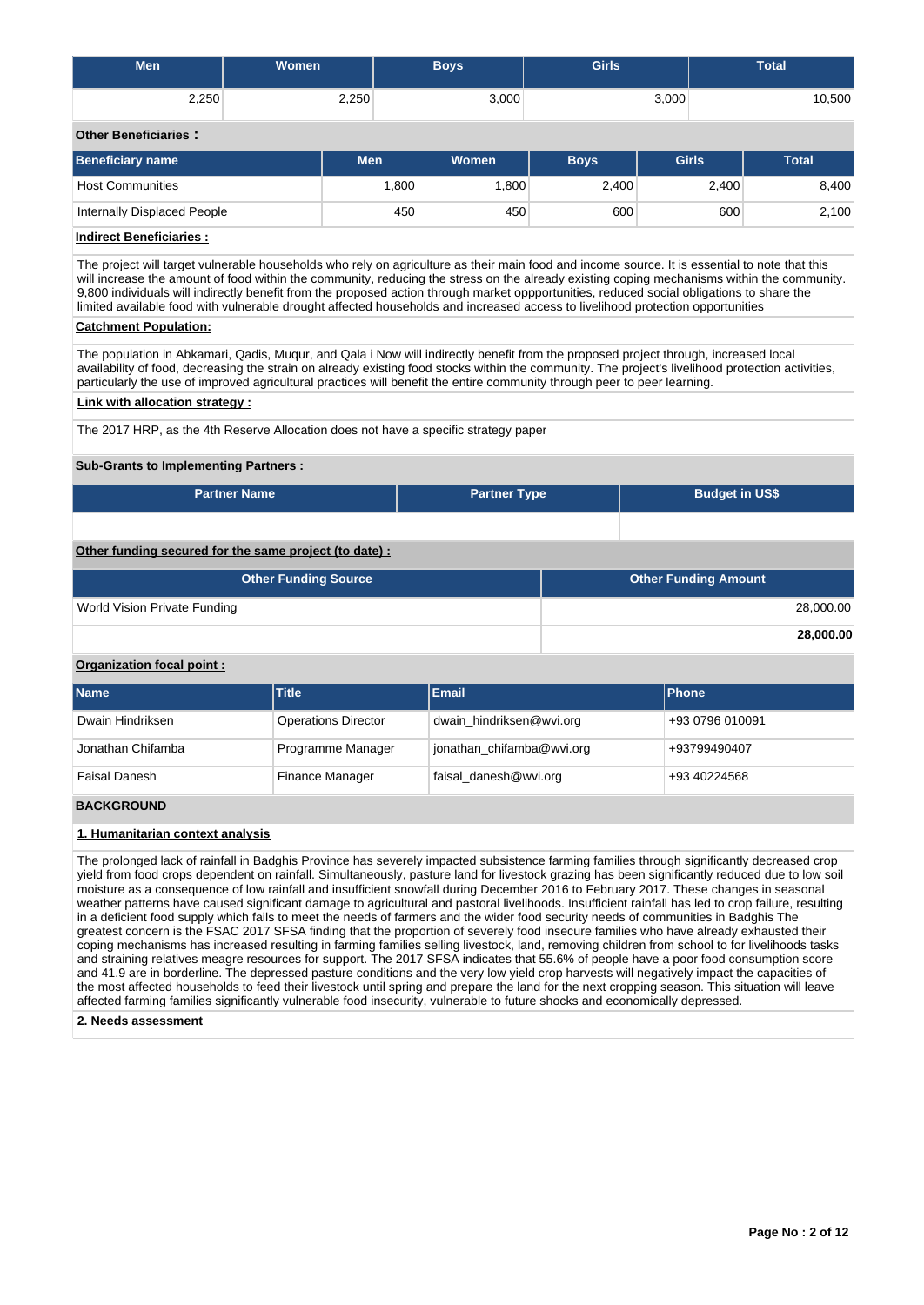According to the IPC report for August -October 2017, Badghis province is the only province in Afghanistan classified in phase 4 (emergency). 60% of Badghis' population are in crisis (179,876) and emergency (128,483) phases. This is driven mostly by lack of physical access to food as well as poor utilization of available food. Badghis has experienced drought for the past 3 agricultural seasons and this has led to reduced harvest from dryland agriculture. Irrigation has been equally affected as most irrigation water sources have dried up due to reduced snowfall in the past seasons. Households in Badghis rely on crop and livestock production as their main livelihood source. The drought has directly affected the main food source for approximately 73% of households. According to an assessment conducted by WV, households harvested only 30% of their usual harvests in 2017. This greatly reduced the number of consumption months from own crop production from 10,2 to 3,4 months. As we approach the lean season, most households have already depleted their stocks from own crop production and began utilizing coping mechanisms before the start of the usual lean season, which usually coincides with the winter season. Overall, food utilization is one of the major driving factors of food insecurity in Afghanistan. The IPC report attributes the current food insecurity in Afghanistan to, poor access to safe water and improved sanitation, poor access to safe fuel for cooking (Gas and electricity), high level of illiteracy rate of women and very low level of nutrition and food security knowledge are of high concern for this pillar of food security.

Livestock farmers face the same predicament, with most livestock at risk of starvation due to lack of pastures. The WV assessment shows that the drought has affected farmers ability to produce fodder, as they prioritize irrigation of crop and vegetables as opposed to fodder. Through other projects in the targeted locations, WV has been encouraging farmers to voluntarily destock non-viable stock, (Steers, bulls, rams and aged cows and does) and retain breeding stock, to reduce pressure on the limited pasture and fodder. Most farmers have not managed to destock, owing to limited market activity in Badghis.

While the need for lifesaving food assistance is clear, the need to build institutional and farmers capacity to mitigate the effects of drought cannot be understated. Badghis has faced significant deforestation in the past and this has left most soil without cover, not only increasing erosion but greatly reducing groundwater recharge at the expense of runoff. If this is addressed, farmers can be able to pursue irrigation to counter the effects of a reduction in dryland cropping. This is clearly demonstrated from WV's projects in the same locations, which showed that, despite the drought, the irrigated crops harvest only suffered a 3% reduction while the dry land cropping had a 70% reduction.

World Vision proposes to use CHF resources to provide immediate food assistance to 10,500 people (1,500 Households) in Abkamary, Qadis, Qala i Now, and Muqur through a 2 month food ration with a basket that will meet household dietary requirements for 7 members. The food basket will be aligned to the \$90 Monthly ration as per the FSAC cluster guidelines. . World Vision will also conduct livelihood protection activities that will involve training and inputs for 500 households on use of drought tolerant seeds and practices to enable them to withstand the effects of drought in future.

### **3. Description Of Beneficiaries**

The proposed locations and beneficiaries are based on the food assistance needs of the recipient's family most affected by the current drought, have not received any aid or external interventions from government agencies or any other organizations. The proposed project will target households classified in phase 4 (emergency). These households will be identified through the use of the WFP vulnerability criteria. A 3 step beneficiary selection process will be conducted which will include the following steps;

1)Community lists of vulnerable households; The project will work with CDCs and Shuras, who will develop a list of food insecure households within their communities.

2) 100% door to door verification of listed households by WV project teams using the WFP targeting and vulnerability assessment tool 3) Analysis of assessment data and selection of the 1500 most vulnerable households and triangulation with community leaders.

The project will prioritize pregnant and lactating women and children under 5 who are Moderately Acutely Malnourished. The nutrition cluster HNO for 2018 has identified 4,557 pregnant and lactating women and a further 13,140 children under 5 as Moderately Acutely Malnourished. Referral system with the nutrition partners in the targeted locations will be created and all households with these malnourished members will be admitted into the project.

The primary recipients of the proposed intervention will be vulnerable households whose subsistence and livelihood has been significantly affected, or have lost their food source and livestock due to drought and their life is at risk through a lack of access to essential food items. Female-headed households, elderly headed households, people with large families and people with disabilities will also form the core of the primary recipients of the proposed intervention.

#### **4. Grant Request Justification**

WV requests USD\$400,000 in budget to implement the proposed intervention activities. WV has sourced USD\$28,000 as internal support to enhance the proposed intervention through allocating more of the requested budget to go toward key activities. WV has been present in Badghis for 15 years, has broad community acceptance, broad geographic coverage of Ab Kamari, Qadis, Muqur and Qala-I-Naw and community links that will ensure WV is best placed to reach the most vulnerable populations outlined in the proposed intervention. WV has proven experience in cash, food and non-food item distributions in the Western Region and specially, Badghis. WV has trained distribution teams and the logistics experience to enable the proposed intervention to be implemented rapidly and effectively.

#### **5. Complementarity**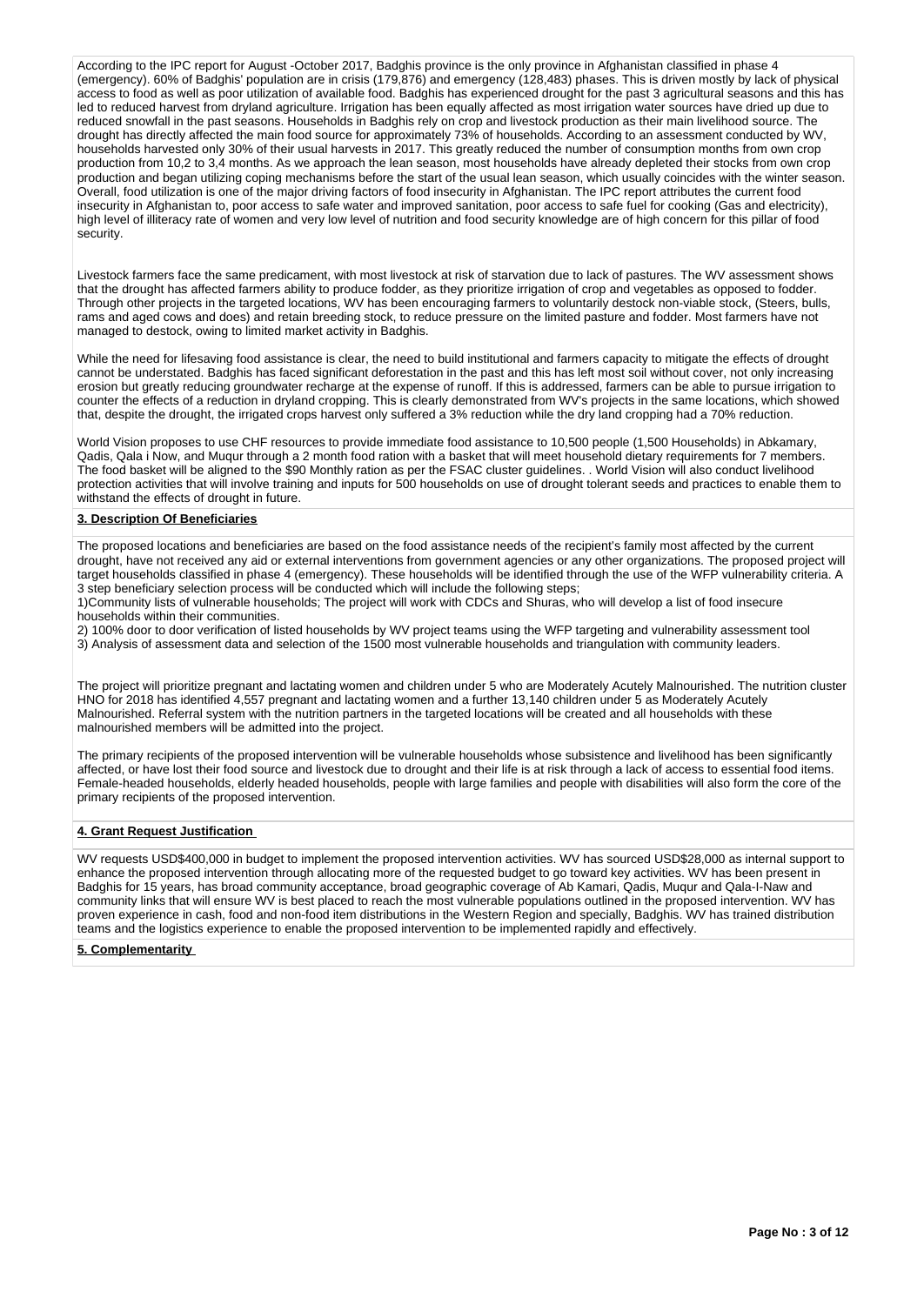WV has been implementing a multisector program in the western region, primarily Herat, Badghis, and Ghor since 2002. WV's program is a combination of development and humanitarian actions which are very much appropriate in Afghanistan with a backdrop of protracted crisis. While development assistance empowers the community to transition from a crisis or to come out of chronic poverty, humanitarian assistance cushions the vulnerable communities to alleviate their suffering during a crisis and protect the development investment. WV's target community includes displaced population including returnees, host communities as well as most vulnerable communities living in chronic poverty. WV has been notably one of the major organizations providing basic health and nutrition services for displaced population in Herat, Badghis and Ghor. Currently, WV has been working with farmers in Badghis through a multi-year livelihood project, which has developed irrigation infrastructure in Badghis. WV also implements several projects aimed at improving the quality of life of the population in Badghis, including improving access to clean water, improved sanitation and improving access to maternal and child health services.

The proposed project will complement WV's already existing projects in Badghis, by responding to community's immediate emergency food needs. The proposed action will benefit from WV's already established administrative systems in Qala i Now Zonal office, enabling smooth and efficient project inception and roll out of project implementation.

WV acknowledges that there are other projects that are responding to the food insecurity in Badghis and the need for effective coordination is pertinent. WV will work with other partners through coordination meetings at the provincial level to ensure that double dipping is averted. The aim of these coordination meetings will be to compare beneficiary lists with other organizations to ensure that beneficiaries are not targeted more than one project.

#### **LOGICAL FRAMEWORK**

#### **Overall project objective**

To provide life-saving food assistance and improve food security and resilience of affected farming families and their children in the four target districts of Badghis Province

#### **FOOD SECURITY AND AGRICULTURE Cluster objectives Strategic Response Plan (SRP) objectives Percentage of activities** Objective 2: Ensure continued and regular access to food during lean season for severely food insecure people, refugees and prolonged IDPs at risk of hunger and acute malnutrition 2017-SO3: The impact of shock induced acute vulnerability is mitigated in the medium term  $100$

**Contribution to Cluster/Sector Objectives :** The proposed intervention will support FSAC cluster objectives to meet the immediate food security needs of populations impacted by drought in Badghis, ensure the same populations do not lapse into food insecurity, and enhance the ability of affected populations to be more resilient to future shocks through investment in training and improved seed varieties for farmers. The proposed project will provide supplementary feeding (fodder) for breeding stock to prevent livestock deaths due to drought.

#### **Outcome 1**

Vulnerable drought affected households are food secure

# **Output 1.1**

**Description**

Drought affected food insecure households have access to essential life-saving food assistance

#### **Assumptions & Risks**

Markets remain functional to allow the project to procure food items

The security situation in Badghis and Herat allows project activities to continue uninterrupted

Pregnant and lactating women and children under 5 are allowed to access health and nutrition centers to determine their nutritional status for possible inclusion into the project.

Community leaders and Women Shuras have the capacity to express and represent vulnerable women within the communities

| Indicators |
|------------|
|------------|

|                   |                                                                                 |                                                                                                                                                                        |            | <b>End cycle beneficiaries</b> |           |                   | End<br>cycle  |
|-------------------|---------------------------------------------------------------------------------|------------------------------------------------------------------------------------------------------------------------------------------------------------------------|------------|--------------------------------|-----------|-------------------|---------------|
| Code              | <b>Cluster</b>                                                                  | <b>Indicator</b>                                                                                                                                                       | <b>Men</b> | <b>Women</b>                   |           | <b>Boys Girls</b> | <b>Target</b> |
| Indicator 1.1.1   | FOOD SECURITY AND<br><b>AGRICULTURE</b>                                         | RA4 - Proportion of severely food insecure,<br>refugees and prolonged IDPs assisted on time<br>with appropriate food transfer (in-kind, cash or<br>voucher) and number | 2,250      | 2,250                          | 3,00<br>0 | 3,00<br>0         | 10,500        |
|                   |                                                                                 | <b>Means of Verification:</b> Project reports, Distribution lists, Post Distribution reports                                                                           |            |                                |           |                   |               |
| Indicator 1.1.2   | <b>FOOD SECURITY AND</b><br><b>AGRICULTURE</b>                                  | Number of project beneficiary households verified                                                                                                                      |            |                                |           |                   | 1,500         |
|                   | <b>Means of Verification:</b> Beneficiary verification report                   |                                                                                                                                                                        |            |                                |           |                   |               |
| Indicator 1.1.3   | FOOD SECURITY AND<br><b>AGRICULTURE</b>                                         | Number of households receiving food rations                                                                                                                            |            |                                |           |                   | 1,500         |
|                   | <b>Means of Verification</b> : Distribution lists, project reports, PDM reports |                                                                                                                                                                        |            |                                |           |                   |               |
| Indicator 1.1.4   | <b>FOOD SECURITY AND</b><br><b>AGRICULTURE</b>                                  | NUmber of PDMs conducted                                                                                                                                               |            |                                |           |                   |               |
|                   | <b>Means of Verification:</b> PDM reports, project reports                      |                                                                                                                                                                        |            |                                |           |                   |               |
| <b>Activities</b> |                                                                                 |                                                                                                                                                                        |            |                                |           |                   |               |

**Activity 1.1.1**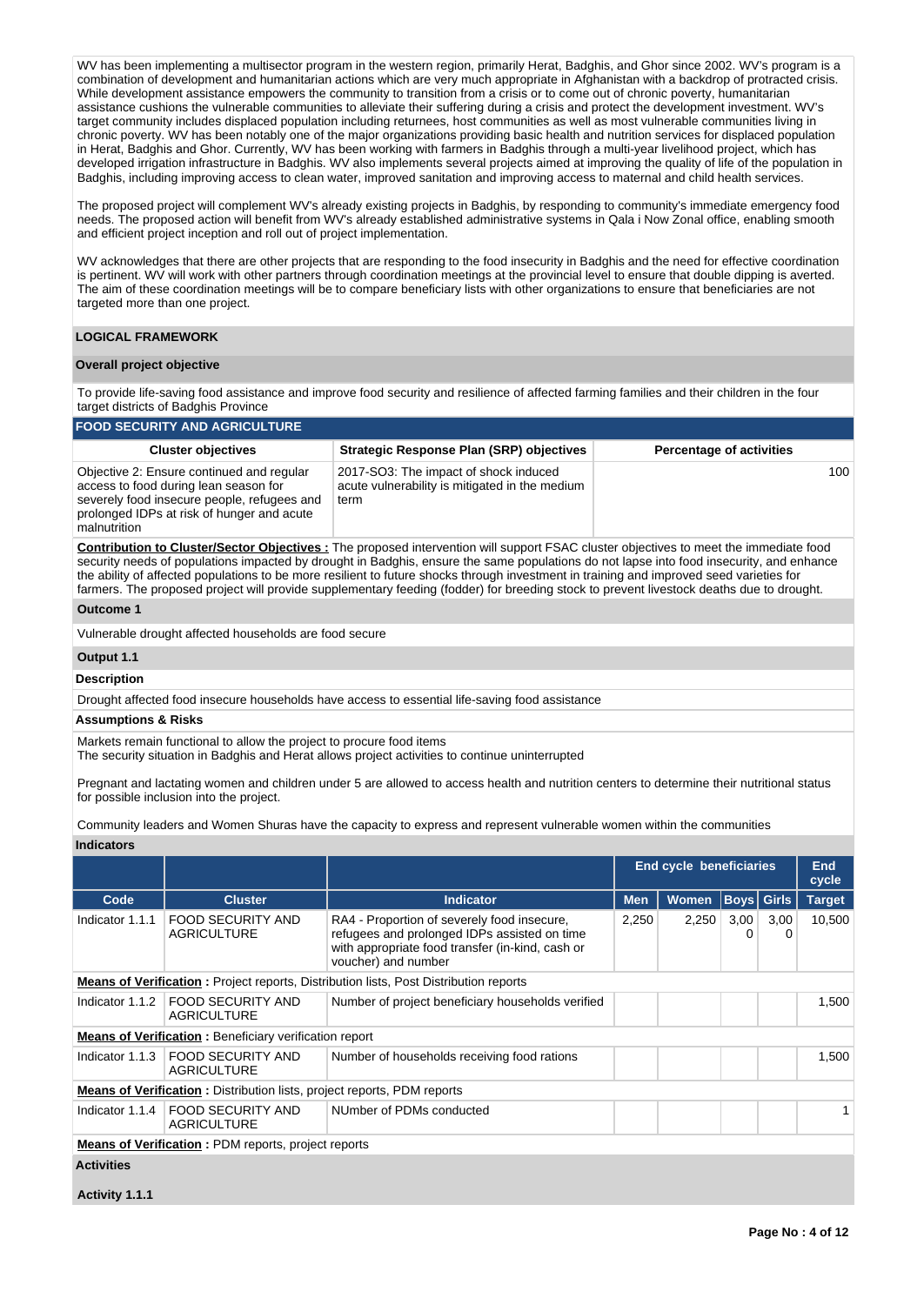Conduct 4 community and 1 provincial stakeholder sensitisation meetings

#### **Activity 1.1.2**

Conduct community meetings for beneficiary selection

#### **Activity 1.1.3**

Verification of project beneficiaries

### **Activity 1.1.4**

Setup of humanitarian accountability systems (Hotline, help desk, project information provision materials)

#### **Activity 1.1.5**

Procure, transport and distribute food commodities

#### **Activity 1.1.6**

Post distribution and End-use monitoring

### **Outcome 2**

Livelihoods of vulnerable drought-affected households protected.

#### **Output 2.1**

### **Description**

Drought affected households have access to drought-tolerant agricultural production methods

#### **Assumptions & Risks**

Farmers are willing to adopt new and improved agricultural inputs and methods Markets remain functional for the project to access essential supplies and inputs.

The security situation allows project activities to be implemented without risk.

#### **Indicators**

|                 |                                                                                      |                                                                                                                                                                                      |            | <b>End cycle beneficiaries</b> |           |                   | End<br>cycle  |  |  |  |
|-----------------|--------------------------------------------------------------------------------------|--------------------------------------------------------------------------------------------------------------------------------------------------------------------------------------|------------|--------------------------------|-----------|-------------------|---------------|--|--|--|
| Code            | <b>Cluster</b>                                                                       | <b>Indicator</b>                                                                                                                                                                     | <b>Men</b> | <b>Women</b>                   |           | <b>Boys</b> Girls | <b>Target</b> |  |  |  |
| Indicator 2.1.1 | <b>FOOD SECURITY AND</b><br><b>AGRICULTURE</b>                                       | RA4 - Proportion of severely food insecure, and<br>prolonged IDPs receiving livelihood protection<br>support (livestock/agriculture inputs, and<br>livestock vaccination) and number | 750        | 750                            | 1,00<br>0 | 1,00<br>0         | 3.500         |  |  |  |
|                 | <b>Means of Verification:</b> Project report, training registers, distribution lists |                                                                                                                                                                                      |            |                                |           |                   |               |  |  |  |
| Indicator 2.1.2 | FOOD SECURITY AND<br><b>AGRICULTURE</b>                                              | Number of households receiving training on<br>improved agricultural practices                                                                                                        |            |                                |           |                   | 500           |  |  |  |
|                 | <b>Means of Verification:</b> Training reports, training attendance lists            |                                                                                                                                                                                      |            |                                |           |                   |               |  |  |  |
| Indicator 2.1.3 | <b>FOOD SECURITY AND</b><br>AGRICULTURE                                              | Number of households receiving 50kgs of<br>drought-tolerant high yielding wheat seed                                                                                                 |            |                                |           |                   | 500           |  |  |  |
|                 | <b>Means of Verification :</b> Distribution lists project reports                    |                                                                                                                                                                                      |            |                                |           |                   |               |  |  |  |

**Means of Verification :** Distribution lists, project reports

## **Activities**

### **Activity 2.1.1**

Train 500 households on Improved Climate-smart agricultural practices

## **Activity 2.1.2**

Procure, transport and distribute high yielding drought tolerant varieties of wheat seed for 500 households

**Additional Targets :** The project is targeting 1500 households with Food Assistance. The total individuals reached will be 10,500 based on an average family of 7 members, comprising of 3 adults and 4 children. The 500 households who will receive Wheat seed will be drawn from the recipients of Food Assistance, meaning that the maximum project beneficiaries reached will be 10,500.

### **M & R**

## **Monitoring & Reporting plan**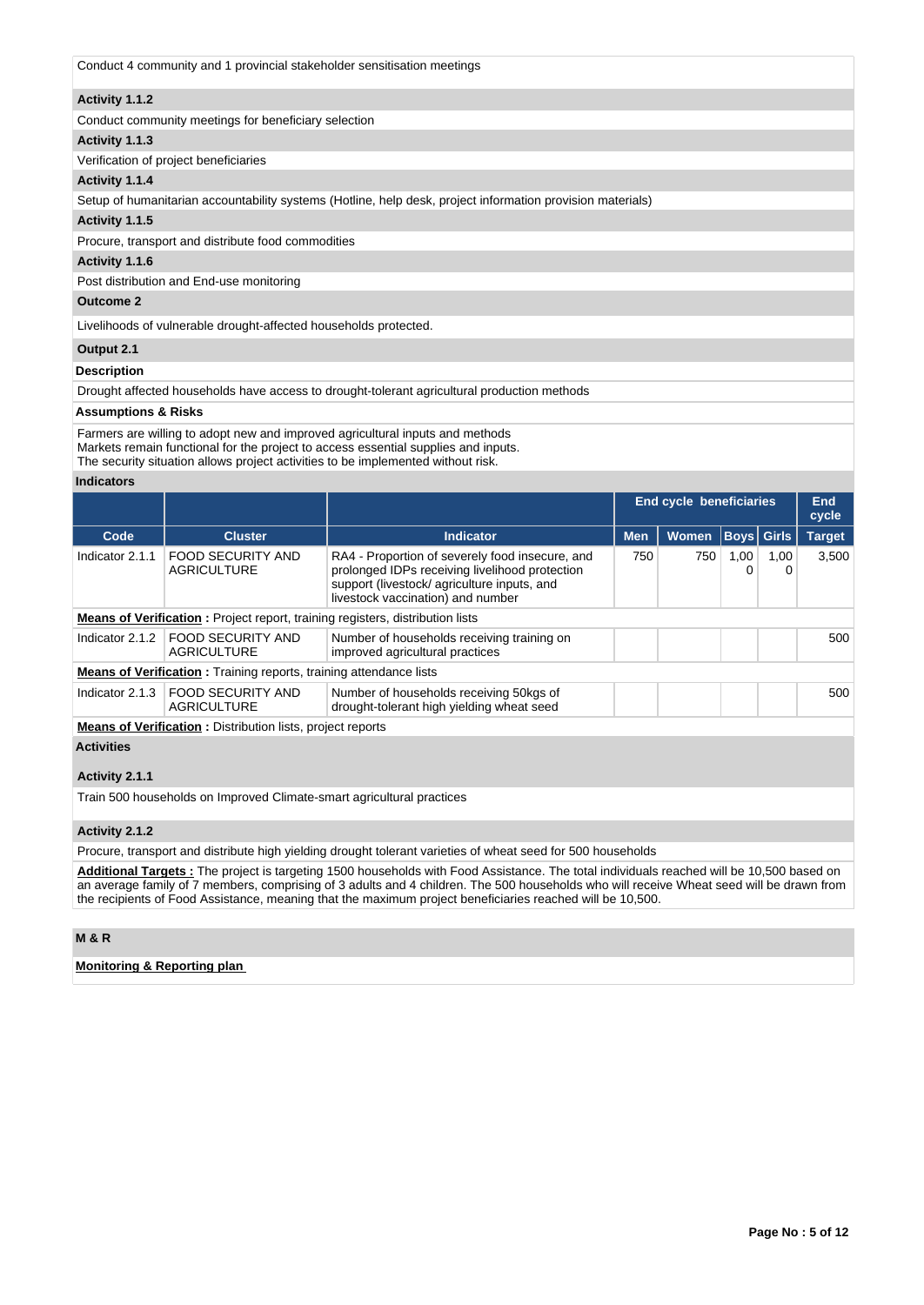The monitoring process encompasses two major components of the project: 1) warehouse management and, 2) field level activities. The warehouse management monitoring will be carried out through monthly stock monitoring using a checklist. The checklist will allow project staff to monitor quality and quantity of the items stored in the warehouse and detect as early as possible any damage or decay food commodities or other project items. WV's Commodity Tracking System (CTS) will allow the project to track commodities from warehouse to the beneficiaries' end using very well developed tools such as waybills, beneficiaries list etc. The field level activities monitoring will be carried out to oversee distribution processes and impacts of the relief items on drought-affected population during emergency. There are two stages of monitoring, the first one is on-spot monitoring (spot check during distribution activity) and the second is post-distribution monitoring. The spot check will collect and review quantitative data such as number of recipients against number of distributed items. It will also review the processes and identify challenges to be discussed and addressed by the WV's team for future learning. Post Distribution Monitoring (PDM) will collect and review both quantitative and qualitative data. Quantitative data will compare the total number of target beneficiaries and the actual number reached. All data will be gender disaggregated. The project will conduct a single PDM with a sample size equivalent to 10% of total food assistance receipients. Qualitative data will collect beneficiaries' perception of the overall distribution processes (timeliness, adequacy, and efficiency), the impact of the distributed items on their lives, quality of the items and beneficiary selection process. All of this monitoring process will ensure project achieves its targets according to the log frame and the targeted beneficiaries do benefit from the activities. It will also help WV detect any changes that may occur during project implementation and gaps that may call out for the adjustment of approaches, plan or procedure. Monitoring will be carried out by Project Supervisor and M&E Officer. M&E Officer with support from the M&E Unit Coordinator will develop the tools (checklist and household survey questions) and train WV field staffs on how to use them. In the case of emergency response where the pre-positioning stocks are dispatched to the affected areas in collaboration with other organizations, WV will conduct brief training for the partner organization's field staffs and assist in data collection. All data entry, analysis, and reporting processes will be done by WV's M&E Unit. For each of the training conducted during implementation, the Project Supervisor will develop training reports. Training reports will present information on number of participants and discussed topics. In order to measure impact on knowledge and understanding of the participants, at the end of each training series, an evaluation session will be conducted. Training that is done along with distribution such as awareness raising or how-to sessions will be directly monitored on the distribution sites.

Project Supervisor along with WV's Program Management team will develop project reports which are aligned with donor's requirements.

| <b>vvorkplan</b>                                                                                                               |      |   |                   |                   |              |   |   |   |   |                 |              |
|--------------------------------------------------------------------------------------------------------------------------------|------|---|-------------------|-------------------|--------------|---|---|---|---|-----------------|--------------|
| <b>Activitydescription</b>                                                                                                     | Year | 1 | $\overline{2}$    | 3                 |              | 5 | 6 | 8 | 9 | 10   1 <u>1</u> | $ 12\rangle$ |
| Activity 1.1.1: Conduct 4 community and 1 provincial stakeholder sensitisation<br>meetings                                     | 2017 |   |                   |                   |              |   |   |   |   |                 | X            |
|                                                                                                                                | 2018 |   |                   |                   |              |   |   |   |   |                 |              |
| Activity 1.1.2: Conduct community meetings for beneficiary selection                                                           | 2017 |   |                   |                   |              |   |   |   |   |                 | X            |
|                                                                                                                                |      |   |                   |                   |              |   |   |   |   |                 |              |
| Activity 1.1.3: Verification of project beneficiaries                                                                          | 2017 |   |                   |                   |              |   |   |   |   |                 | X            |
|                                                                                                                                | 2018 | X |                   |                   |              |   |   |   |   |                 |              |
| Activity 1.1.4: Setup of humanitarian accountability systems (Hotline, help desk,<br>project information provision materials)  |      |   |                   |                   |              |   |   |   |   |                 | X            |
|                                                                                                                                | 2018 | X |                   |                   |              |   |   |   |   |                 |              |
| Activity 1.1.5: Procure, transport and distribute food commodities                                                             |      |   |                   |                   |              |   |   |   |   |                 | X            |
|                                                                                                                                | 2018 |   | $x \mid x \mid x$ |                   | $\mathsf{X}$ |   |   |   |   |                 |              |
| Activity 1.1.6: Post distribution and End-use monitoring                                                                       | 2017 |   |                   |                   |              |   |   |   |   |                 |              |
|                                                                                                                                | 2018 |   | $X$ $X$ $X$       |                   | $\mathsf{X}$ |   |   |   |   |                 |              |
| Activity 2.1.1: Train 500 households on Improved Climate-smart agricultural<br>practices                                       | 2017 |   |                   |                   |              |   |   |   |   |                 |              |
|                                                                                                                                | 2018 |   |                   | $x \mid x \mid x$ |              | X |   |   |   |                 |              |
| Activity 2.1.2: Procure, transport and distribute high yielding drought tolerant<br>varieties of wheat seed for 500 households | 2017 |   |                   |                   |              |   |   |   |   |                 |              |
|                                                                                                                                |      |   |                   | X.                | $\mathsf{X}$ | X |   |   |   |                 |              |
| <b>OTHER INFO</b>                                                                                                              |      |   |                   |                   |              |   |   |   |   |                 |              |
| <b>Accountability to Affected Populations</b>                                                                                  |      |   |                   |                   |              |   |   |   |   |                 |              |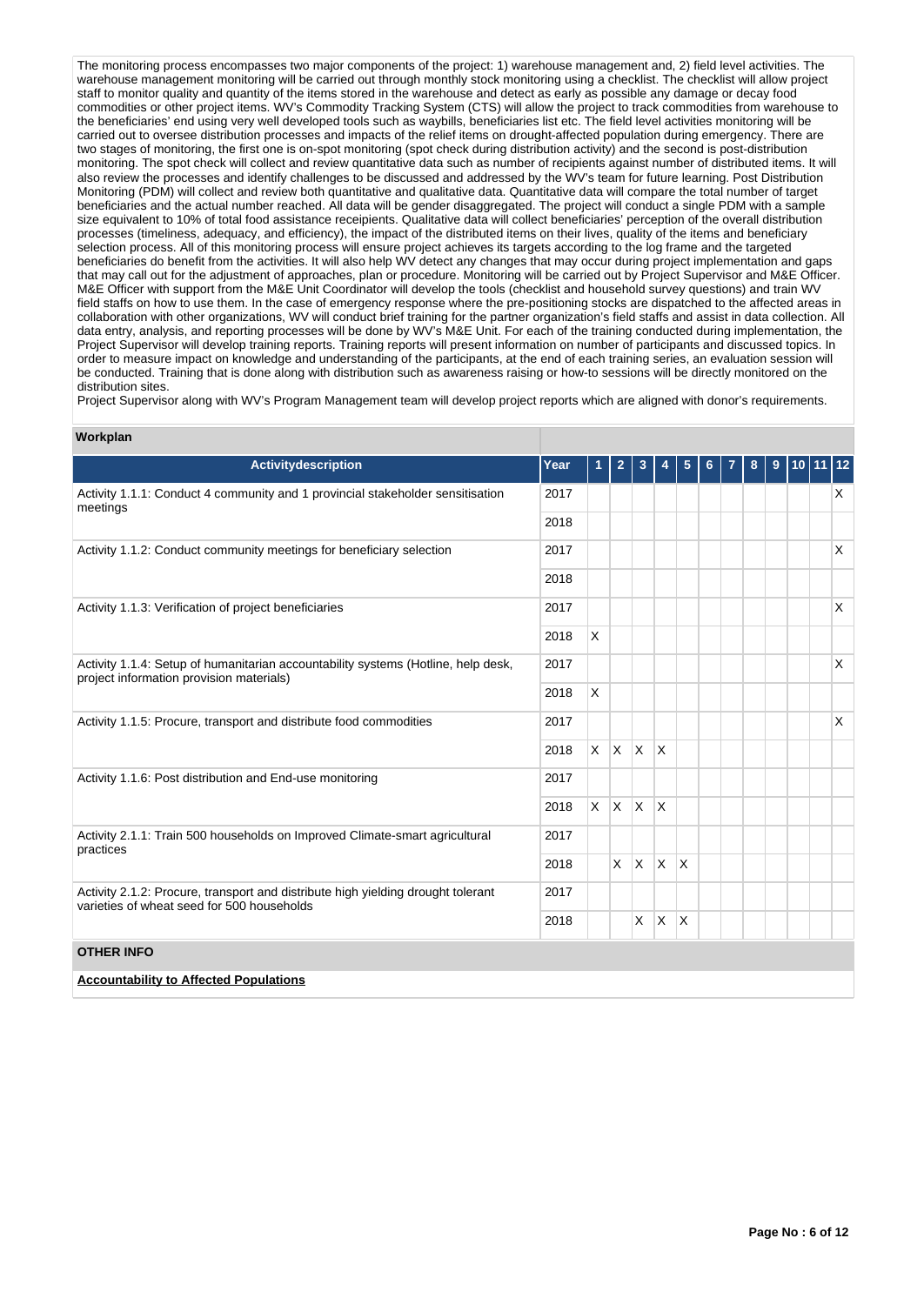WV is committed to upholding and maintaining the minimum standards of accountability to communities, government and donors and protecting the equitable rights of all community members. In this regard, WV will ensure the following key steps are taken to exercise accountability to relevant stakeholders, especially the affected population:

Commitment to humanitarian standards: WV will ensure that the proposed project is implemented in line with humanitarian standards through the following; minimum food basket as guided by SPHERE will be distributed to beneficiaries; the distribution of points will be within the standard allowable distances; the project will use humanitarian standard tools for beneficiary selection and verification, including the use of the HEAT tool to foster transparency in identification of beneficiaries.

Cognizant of the security situation in the targeted locations, WV will ensure that distributions are done early in the day to foster security of beneficiaries, particularly women, children, and the elderly. The food distribution process will be monitored by trained staff who will ensure that protection of beneficiaries is upheld and women, children and the elderly are not stripped of their entitlements.

Setting standards and building capacity of stakeholders to deliver: The project will work closely with community leaders and Government representatives who will all ensure the right of beneficiaries to impartial assistance. To this end, the project will conduct training with all key stakeholders on humanitarian standards including protection, entitlements, and right to humanitarian assistance.

Information provision: The project will provide all project related information including;

- Food rations and entitlements
- Distribution points and dates
- Selection criteria
- Channels for raising complaints and receipt of feedback

This will be done through the pre-distribution address and multiple forms of information provision methods, i.e. pamphlets, posters, brochures, and banners.

Monitoring and reporting on compliance (to beneficiaries) and participation: WV initiated beneficiary participation at rapid assessment stage, where consultations were done with communities and their leaders to determine the extent of food insecurity in Badghis. WV will continue to consult beneficiaries in implementations of the project. WV will continue to involve beneficiaries in PDM and provide feedback through community leaders on the findings

Complaints and feedback mechanisms: Through other existing and past projects, WV conducted an assessment of the preferred method of raising complaints and feedback in the targeted locations. The results of this assessment showed Help Desks at the FDPs and WV Hotline were the most preferred methods. To this end, WV will have gender segregated help desks at FDPs which will capture complaints and provide feedback to beneficiaries. The female help desks will be manned by members of the Womens Shura. High visibility clothing will be given to help desk members to ensure that they are visible during the distribution process. The Hotline number will be printed on project banners for all community members to be able to make confidential phone calls as they make complaints and receive feedback. The project staff will disseminate information on complaints and feedback mechanisms as part of the pre-distribution address, where community members will be given an opportunity to ask questions in this regard. The complaints and feedback will be handled by the Accountability Monitoring and Evaluation officer who will ensure that feedback is provided for all complaints raised in a confidential manner.

### **Implementation Plan**

World Vision proposes to implement the proposed action in Badghis province targeting vulnerable farmers who had their livelihoods affected by continued dry spells. The consistently low rain and snowfall in the past three years have rendered rain fed agriculture unviable, with most households harvesting less than 30% of their usual harvest. To this end, World Vision intends to use CHF resources for an emergency food assistance project targeting households classified as Severely food insecure by the recent IPC report.

Beneficiary selection will be done using the standard WFP targeting and vulnerable tool. The project will ensure that vulnerable socially excluded groups, including female-headed households, households with people living with disabilities and those with the elderly will be prioritized. 1500 most food insecure households will be selected as recipients of food assistance. 500 households will be selected among the 1400 to participate in livelihood protection activities where they will receive training and agricultural inputs to enable them to re-engage in their livelihoods after the winter season. These will be selected based on their vulnerability status, coupled with reliance on crop production as their major food source.

Food Basket: World Vision proposes to conduct \$90 worth of in-kind food distribution for 1500 households. The food basked will be as follows;

- Wheat Flour 60 kg
- Local Rice 30 kg
- Vegetable oil 6 litres
- Pulses 14 kg
- $\bullet$  Salt 1 kg

## $\cdot$  Sugar – 6 kg

WV will distribute rations for 2 months, taking the targeted households through the lean winter season. In-kind food distribution will enable households to immediately access food for household dietary requirement. Badghis has faced drought for the past 3 years and local farmers have not been able to produce surplus for marketing. The food stocks in Badghis at this moment are depleted, with very limited quantities available in local markets. Further, most of the targeted locals are relatively remote and flow of goods and food commodities into these areas is slow. These remote areas are predominantly precarious with regards to their security situation and other forms of assistance can be manipulated.

**Coordination with other Organizations in project area**

| Name of the organization                 | Areas/activities of collaboration and rationale                                                                                                                       |
|------------------------------------------|-----------------------------------------------------------------------------------------------------------------------------------------------------------------------|
| ⊺FAO,FAO,WFP                             | Farmer training on improved agriculture practices, Distribution of<br>drought tolerant wheat seed varieties, Distribution of Food rations to<br>vulnerable households |
| <b>Environment Marker Of The Project</b> |                                                                                                                                                                       |

### **Gender Marker Of The Project**

2a-The project is designed to contribute significantly to gender equality

#### **Justify Chosen Gender Marker Code**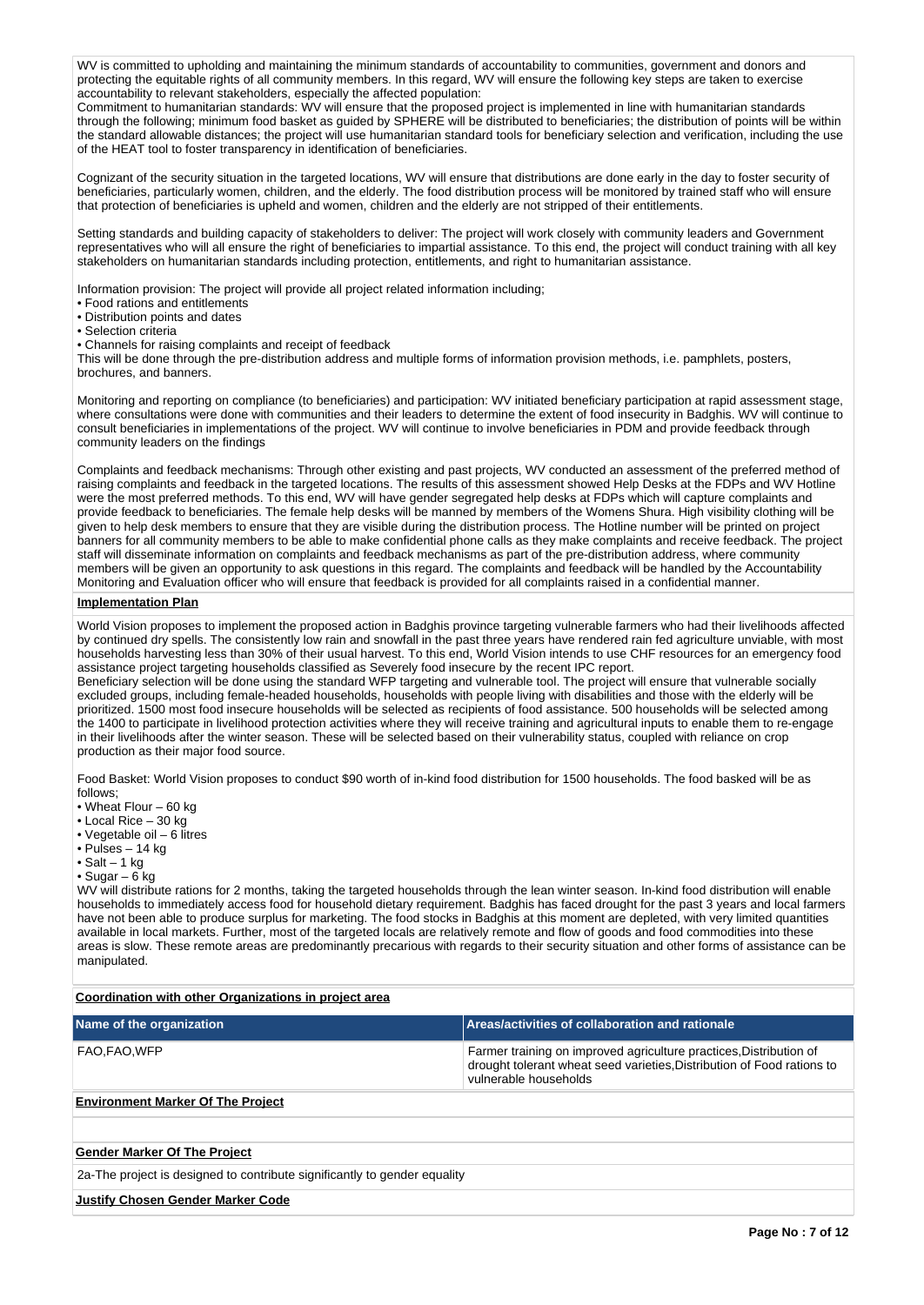WV includes women, men, and children in each household as one family unit. This project will seek to meet the needs of all members of food insecure families within their existing cultural parameters and accepted behaviors, ensuring the most vulnerable members of families, specifically women and children, benefit from life-saving food assistance and long term food security.

It is essential to note that women and children are the most affected by food insecurity particularly children under 5 and pregnant and lactating women. The targeted district has a global acute malnutrition rate of 13.1% (Afghanistan Nutrition Cluster) which is very close to the emergency threshold of 15%. The nutrition cluster also noted that 13,140 children under 5 and an additional 4,557 pregnant and lactating women are Moderately Acutely Malnourished in the targeted 4 districts. the proposed project will establish referral pathways with Nutrition partners in the targeted location to include these moderately acutely malnourished children under 5 and pregnant and lactating women into the project.

Staff recruitment: World Vision is realises the cultural context in Badghis, thus, gender will be considered while recruiting staff, to ensure that frontline teams have adequate women and men. 3 female community mobilisers will be recruited and these will be responsible to work with feamle beneficiaries during the project. Similarly, 3 male community mobilisers will be responsible for interacting with male community members. The project Help Desks will be separated by Male and female to ensure that bothe men and women have a platform for complaints and feedback.

#### **Protection Mainstreaming**

The project approach is designed to mainstream international protection principles into humanitarian action. Core principles of access, safety and dignity of beneficiaries will be upheld throughout the implementation. World Vision strives to avoid exposing people to harm as result of the project actions and ensure people's access to impartial assistance. The principles of Do No Harm will be adhered to by introducing this framework to newly hired staffs and reinforce compliance through WV's internal performance-based review system. Adherence to these principles will enable staff to identify and analyze the local context, potential dividers or tensions and connectors among the communities and support local capacities for peace. Feedback and impact of the project activities will be closely examined to ensure local capacities for peace are not diminished as result of project actions or inactions.

Equality will be upheld by ensuring meaningful and equal access to impartial assistances and services which are in proportion to the needs. Services and assistance will be provided without any discrimination on the basis of political affiliation, religion, gender, ethnicity or any other parameter for discrimination. Focus and attention will be given particularly to most vulnerable groups including women and girls and those with difficulties to access assistances during emergency including women and/or parents with disability or chronic illnesses and elders. Beneficiaries selection process for distribution of aid will primarily target these most vulnerable groups among the affected population. The implementation of equality principles will not in anyways disregard local or traditional values but rather respect them to promote peace and harmony and protect the most vulnerable. Awareness raising activities sessions for men will be done separately from that for women. Under age children will be accompanied by female staffs and woman shura when receiving assistance.

Participation, empowerment and accountability principles will be adhered to by assisting communities to develop their self-protection capacity and claim their rights to participation, protection and highest attainable standards of humanitarian services. WV will set up a simple mechanism that allows beneficiaries to raise any concerns regarding the project activities.

#### **Country Specific Information**

#### **Safety and Security**

WV has developed security policies and measures in accordance with World Vision International Security Policy that ensure that all staff understand and comply with safety and security procedures. By appropriately applying these measures, WV has been operating within an acceptable risk parameter in western region. The last year has seen increasing activities of AOG (armed opposition group) in the region especially Badghis, some part of Herat and Farah provinces. In Herat, most risks are attributed to criminal activities including financiallymotivated kidnapping of important government officials and other key figure such as local businessmen. In Badghis, some districts remain inaccessible due to the ongoing AOGs' activities or battle. In case of emergency response, In order to mitigate the risks, WV will continue to build and maintain community's acceptance as local community play vital role especially in rural areas where WV is operating. Periodic Security Risk Assessment are conducted to monitor and manage risks. The operational security measures include security situation analysis, incident mapping and reporting, staff security briefing and training, security alert and notification system, communication protocol, vehicle and staff tracking system, security and personal safety protocols (Go/No Go areas, incident response), SOP for security guards, distribution crowd control SOP, missing person protocol, fire safety and emergency evacuation plan, security and medical evacuation, hostage and kidnapping incident management protocol and security-related equipment protocols (vehicles, communication, personal protective environment and compound hardening etc) will be used for the project.

#### **Access**

WV has been working in western region covering Herat, Ghor and Badghis for over 15 years and implementing multisector projects including WASH, education, livelihood, health, nutrition and protection. During its long-standing presence WV has been successfully building and maintaining positive relations with key stakeholders among government agencies, local communities including religious leaders and other humanitarian agencies including UN especially those working in western region. The relations built with communities and other local stakeholders including religious leaders have resulted in trust and approval of WV's work and thus, safe and full access to the communities.

### **BUDGET**

| $\mathsf{Code}$ | <b>Budget Line Description</b>                                                                                                                                                                                    |   | D / S Quantity Unit | cost                | <b>Duration</b><br><b>Recurran</b><br>ce | l%<br>charged<br>to CHF | <b>Total Cost</b> |  |
|-----------------|-------------------------------------------------------------------------------------------------------------------------------------------------------------------------------------------------------------------|---|---------------------|---------------------|------------------------------------------|-------------------------|-------------------|--|
|                 | 1. Staff and Other Personnel Costs                                                                                                                                                                                |   |                     |                     |                                          |                         |                   |  |
| 1.1             | <b>Project Supervisor</b>                                                                                                                                                                                         | D |                     | 1,436<br>.33        | 5                                        | 100.00                  | 7.181.65          |  |
|                 | This position will lead day to day project implementations and ensure that all project targets are reached, the position is budgeted<br>for 5 months since the first month will be for recruitment.               |   |                     |                     |                                          |                         |                   |  |
| $1.2^{\circ}$   | Community mobilisers                                                                                                                                                                                              | D |                     | $6 \mid 380.0$<br>0 | 4                                        | 100.00                  | 9.120.00          |  |
|                 | These positions are based at community level and their main purpose is to ensure that all community level activities are<br>implemented as planned. 6 positions will be recruited across the 4 targeted districts |   |                     |                     |                                          |                         |                   |  |
| 1.3             | Zonal Programme Manager                                                                                                                                                                                           | D |                     | 3,453<br>.00        | 6                                        | 10.00                   | 2.071.80          |  |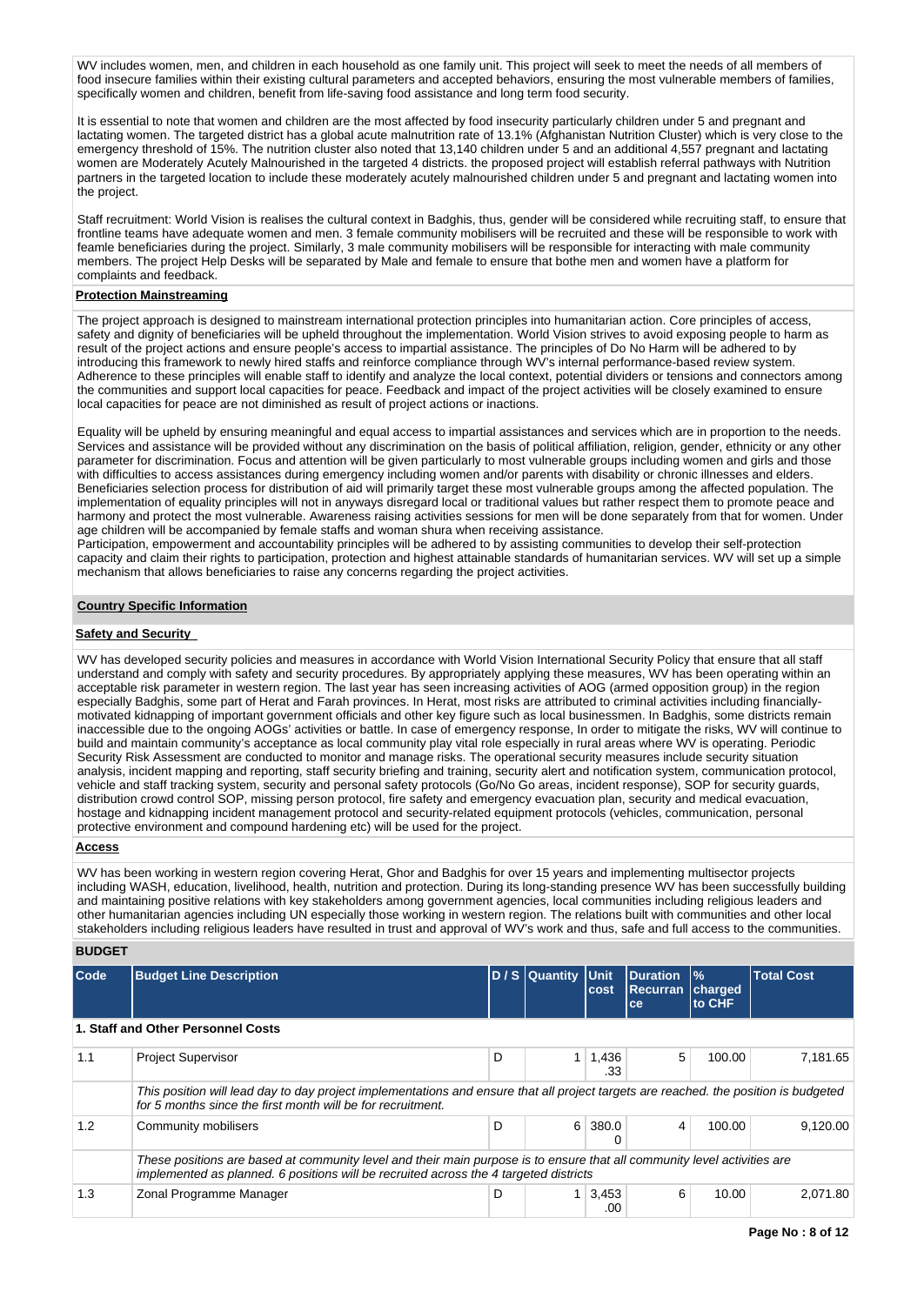|      | This position will be at 10% LoE, supporting the project by ensuring that all operational requirements of the project are available<br>to ensure smooth implementation.                                                              |   |      |                        |              |        |            |
|------|--------------------------------------------------------------------------------------------------------------------------------------------------------------------------------------------------------------------------------------|---|------|------------------------|--------------|--------|------------|
| 1.4  | Admin Officer                                                                                                                                                                                                                        | D |      | 1 1,246<br>.95         | 6            | 10.00  | 748.17     |
|      | This position will support the project at 10% LoE to ensure that all project admin requirements are available                                                                                                                        |   |      |                        |              |        |            |
| 1.5  | Logistics Coordinator                                                                                                                                                                                                                | D |      | $1 \mid 1,332$<br>.00  | 6            | 10.00  | 799.20     |
|      | This position will support the project at 10% LoE to ensure that all project logistics requirements are available                                                                                                                    |   |      |                        |              |        |            |
| 1.6  | <b>Security Coordinator</b>                                                                                                                                                                                                          | D |      | $1 \mid 2,127$<br>.00  | 6            | 10.00  | 1,276.20   |
|      | This position will support the project at 10% LoE to ensure that all project security requirements are available                                                                                                                     |   |      |                        |              |        |            |
| 1.7  | <b>HR Officer</b>                                                                                                                                                                                                                    | D |      | $1 \mid 1,370$<br>.00  | 6            | 10.00  | 822.00     |
|      | This position will support the project at 10% LoE to ensure that all project recruitment and personnel management requirements<br>are available                                                                                      |   |      |                        |              |        |            |
| 1.8  | Programme Officer                                                                                                                                                                                                                    | D |      | $1 \mid 12,00$<br>0.00 | 6            | 10.00  | 7,200.00   |
|      | This position will be responsible for project reporting while also ensuring that the project is implemented as per the donor<br>regulations. This is an international position and the unit cost used is in line with WV HR Policies |   |      |                        |              |        |            |
| 1.9  | <b>Procurement Officer</b>                                                                                                                                                                                                           | D |      | $1 \mid 1,370$<br>.00  | 6            | 10.00  | 822.00     |
|      | This position will support the project at 10% LoE to ensure that all project procurement requirements are available                                                                                                                  |   |      |                        |              |        |            |
| 1.10 | Monitoring and Evaluation Officer                                                                                                                                                                                                    | D |      | $1 \mid 1,500$<br>.00  | 6            | 100.00 | 9,000.00   |
|      | This position will be responsible for project M&E requirements                                                                                                                                                                       |   |      |                        |              |        |            |
| 1.11 | <b>Commodities Officer</b>                                                                                                                                                                                                           | D |      | $1 \mid 1,350$<br>.00  | 6            | 100.00 | 8,100.00   |
|      | This position will be responsible for managing all food commodity distribution                                                                                                                                                       |   |      |                        |              |        |            |
| 1.12 | <b>Finance Officer</b>                                                                                                                                                                                                               | D |      | $1 \mid 1,370$<br>.00  | 6            | 20.00  | 1,644.00   |
|      | The position will support management of project finances and reporting                                                                                                                                                               |   |      |                        |              |        |            |
| 1.13 | <b>Project Driver</b>                                                                                                                                                                                                                | D |      | 1   513.0<br>0         | 6            | 100.00 | 3,078.00   |
|      | The position will be responsible of driving project teams to project locations for project activities                                                                                                                                |   |      |                        |              |        |            |
|      | <b>Section Total</b>                                                                                                                                                                                                                 |   |      |                        |              |        | 51,863.02  |
|      | 2. Supplies, Commodities, Materials                                                                                                                                                                                                  |   |      |                        |              |        |            |
| 2.1  | Stakeholder and community sensitisation                                                                                                                                                                                              | D |      | 1 250.0                | 1            | 100.00 | 250.00     |
|      | These meetings will be held initially at Provincial level and then at the targeted districts. Community sensitization will also be done                                                                                              |   |      |                        |              |        |            |
| 2.2  | Procurement of food commodities for 1500 households                                                                                                                                                                                  | D |      | 1500 90.00             | 2            | 100.00 | 270,000.00 |
|      | These food stuffs will include monthly rations of cereals, pulses and oils, (50kg Flour, 25kg rice, 5Kg red beans, 2kg salt, 5kg<br>sugar) for 2 months                                                                              |   |      |                        |              |        |            |
| 2.3  | Procure improved variety of rain feed wheat seeds for 500<br>families                                                                                                                                                                | D |      | 500 30.00              | $\mathbf{1}$ | 100.00 | 15,000.00  |
|      | The project will provide drought tolerant short season variety of high yielding cereal seeds (Improved wheat seed)                                                                                                                   |   |      |                        |              |        |            |
| 2.4  | Farmer training on improved agricultural practices                                                                                                                                                                                   | D |      | 50 30.00               | 1            | 100.00 | 1,500.00   |
|      | This will cover training costs, including training of trainers and farmer training.                                                                                                                                                  |   |      |                        |              |        |            |
| 2.5  | Beneficiary verification                                                                                                                                                                                                             | D | 2500 | 0.90                   | 1            | 100.00 | 2,250.00   |
|      | The project will verify 10% of the project beneficiaries to ensure that inclusion and exclusion errors are minimised, covering 200<br>households                                                                                     |   |      |                        |              |        |            |
| 2.6  | Setup of accountability systems                                                                                                                                                                                                      | D |      | 1   1,000<br>.00       | $\mathbf{1}$ | 100.00 | 1,000.00   |
|      | The costs will include procurement of materials for help desks at distribution points as well as complaints and feedback recording<br>books and accountability information provision materials                                       |   |      |                        |              |        |            |
| 2.7  | Post Distribution Monitoring                                                                                                                                                                                                         | D |      | 10 200.0<br>0          | 2            | 100.00 | 4,000.00   |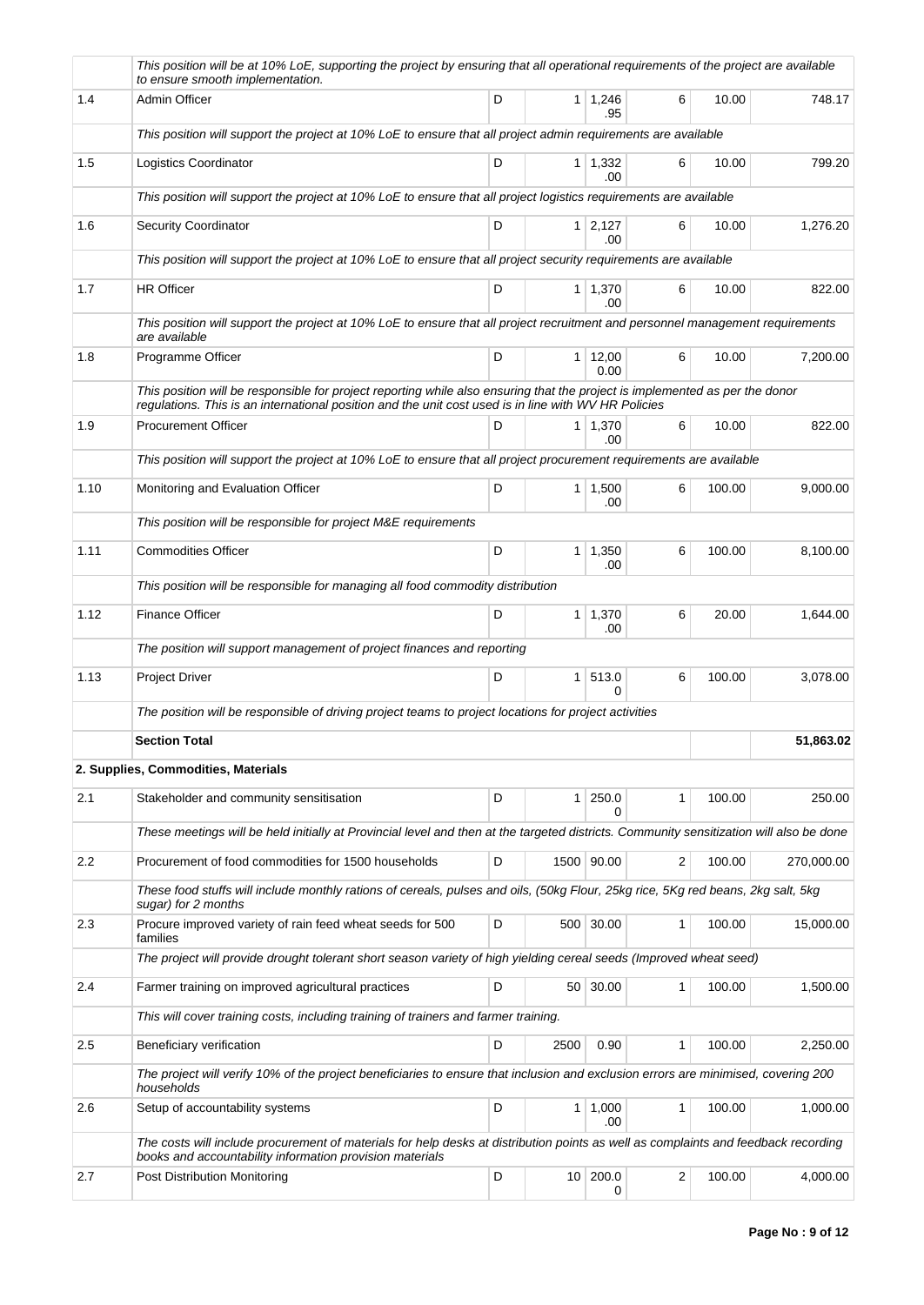|              | The costs will include costs of hiring staff for data collection. 10 Casual staff will be hire for 2 months on daily stipend                                                                                                                                                                                                                     |           |                |                     |                         |        |            |
|--------------|--------------------------------------------------------------------------------------------------------------------------------------------------------------------------------------------------------------------------------------------------------------------------------------------------------------------------------------------------|-----------|----------------|---------------------|-------------------------|--------|------------|
|              | <b>Section Total</b>                                                                                                                                                                                                                                                                                                                             |           |                |                     |                         |        | 294,000.00 |
| 3. Equipment |                                                                                                                                                                                                                                                                                                                                                  |           |                |                     |                         |        |            |
| 3.1          | <b>Tablets for Post Distribution Monitoring</b>                                                                                                                                                                                                                                                                                                  | D         | 8              | 300.0<br>0          | 1                       | 100.00 | 2,400.00   |
|              | These will be used for mobile data collection for PDM and end Use monitoring. WV has some tablets already however these will<br>compliment the existing ones. These are essential given the several assessments to be done by the project (WFP targeting and<br>vulnerability tool, PDM etc) Mobile based data collection will be more effective |           |                |                     |                         |        |            |
|              | <b>Section Total</b>                                                                                                                                                                                                                                                                                                                             |           |                |                     |                         |        | 2,400.00   |
|              | 4. Contractual Services                                                                                                                                                                                                                                                                                                                          |           |                |                     |                         |        |            |
| NA           | <b>NA</b>                                                                                                                                                                                                                                                                                                                                        | <b>NA</b> | 0              | 0.00                | 0                       | 0      | 0.00       |
|              | NA                                                                                                                                                                                                                                                                                                                                               |           |                |                     |                         |        |            |
|              | <b>Section Total</b>                                                                                                                                                                                                                                                                                                                             |           |                |                     |                         |        | 0.00       |
| 5. Travel    |                                                                                                                                                                                                                                                                                                                                                  |           |                |                     |                         |        |            |
| 5.1          | Domestic flights                                                                                                                                                                                                                                                                                                                                 | D         | $\mathbf{1}$   | 200.0<br>U          | 6                       | 100.00 | 1,200.00   |
|              | These will be flights for staff to travel from Herat to Kabul for Coordination and liason meetings                                                                                                                                                                                                                                               |           |                |                     |                         |        |            |
| 5.2          | International flights                                                                                                                                                                                                                                                                                                                            | D         | 1              | 1,000<br>.00        | $\mathbf{1}$            | 20.00  | 200.00     |
|              | These will be flights for international flights for international staff while travelling for RnR                                                                                                                                                                                                                                                 |           |                |                     |                         |        |            |
| 5.3          | Travel and Subsistence allowances for project staff                                                                                                                                                                                                                                                                                              | D         |                | 30 21.00            | 2                       | 100.00 | 1,260.00   |
|              | These will be perdiem for staff while on project duties to field locations at a rate of \$21/day as per WV policies                                                                                                                                                                                                                              |           |                |                     |                         |        |            |
| 5.4          | Vehicle maintanance                                                                                                                                                                                                                                                                                                                              | D         |                | $2 \mid 300.0$<br>0 | 3                       | 100.00 | 1,800.00   |
|              | This will be costs for servicing WV vehicles supporting the project. 2 vehicles will be serviced 3 times during the 6 month project<br>duration                                                                                                                                                                                                  |           |                |                     |                         |        |            |
| 5.5          | Vehicle fuels                                                                                                                                                                                                                                                                                                                                    | D         |                | 2 150.0<br>0        | 6                       | 100.00 | 1,800.00   |
|              | Fuels for 2 vehicles supporting the project @ \$300/ vehicle per month                                                                                                                                                                                                                                                                           |           |                |                     |                         |        |            |
| 5.6          | Vehicle rental                                                                                                                                                                                                                                                                                                                                   | D         | 2 <sup>1</sup> | 370.0<br>0          | 4                       | 100.00 | 2,960.00   |
|              | Monthly rental costs for 2 additional vehicles for 4 months @ \$500/month                                                                                                                                                                                                                                                                        |           |                |                     |                         |        |            |
| 5.7          | Truck rental for transportation of food commodities                                                                                                                                                                                                                                                                                              | D         | 4 <sup>1</sup> | 1,000<br>.00        | $\overline{\mathbf{c}}$ | 100.00 | 8,000.00   |
|              | The costs will be for truck hire for transportation of project commodities to distribution points                                                                                                                                                                                                                                                |           |                |                     |                         |        |            |
|              | <b>Section Total</b>                                                                                                                                                                                                                                                                                                                             |           |                |                     |                         |        | 17,220.00  |
|              | 6. Transfers and Grants to Counterparts                                                                                                                                                                                                                                                                                                          |           |                |                     |                         |        |            |
| <b>NA</b>    | <b>NA</b>                                                                                                                                                                                                                                                                                                                                        | <b>NA</b> | 0              | 0.00                | $\mathbf 0$             | 0      | 0.00       |
|              | ΝA                                                                                                                                                                                                                                                                                                                                               |           |                |                     |                         |        |            |
|              | <b>Section Total</b>                                                                                                                                                                                                                                                                                                                             |           |                |                     |                         |        | 0.00       |
|              | 7. General Operating and Other Direct Costs                                                                                                                                                                                                                                                                                                      |           |                |                     |                         |        |            |
| 7.1          | Rent & Utilities QIN Project Office                                                                                                                                                                                                                                                                                                              | D         | 1 <sup>1</sup> | 2,700<br>.00        | 6                       | 20.00  | 3,240.00   |
|              | The WV Office rent in Qala i Now is \$3000/month and the project will contribute 20% for 6 months                                                                                                                                                                                                                                                |           |                |                     |                         |        |            |
| 7.2          | Rent & Utilities Herat national office                                                                                                                                                                                                                                                                                                           | D         | 1              | 5,000<br>.00        | 6                       | 5.00   | 1,500.00   |
|              | This is contribution to National Office running costs and the NO rentals and Utilities are estimated at 6000/monthly. The project<br>will contribute 5%                                                                                                                                                                                          |           |                |                     |                         |        |            |
| 7.3          | Office Repairs & Maintaince                                                                                                                                                                                                                                                                                                                      | D         | $\mathbf{1}$   | 500.0<br>0          | 6                       | 5.00   | 150.00     |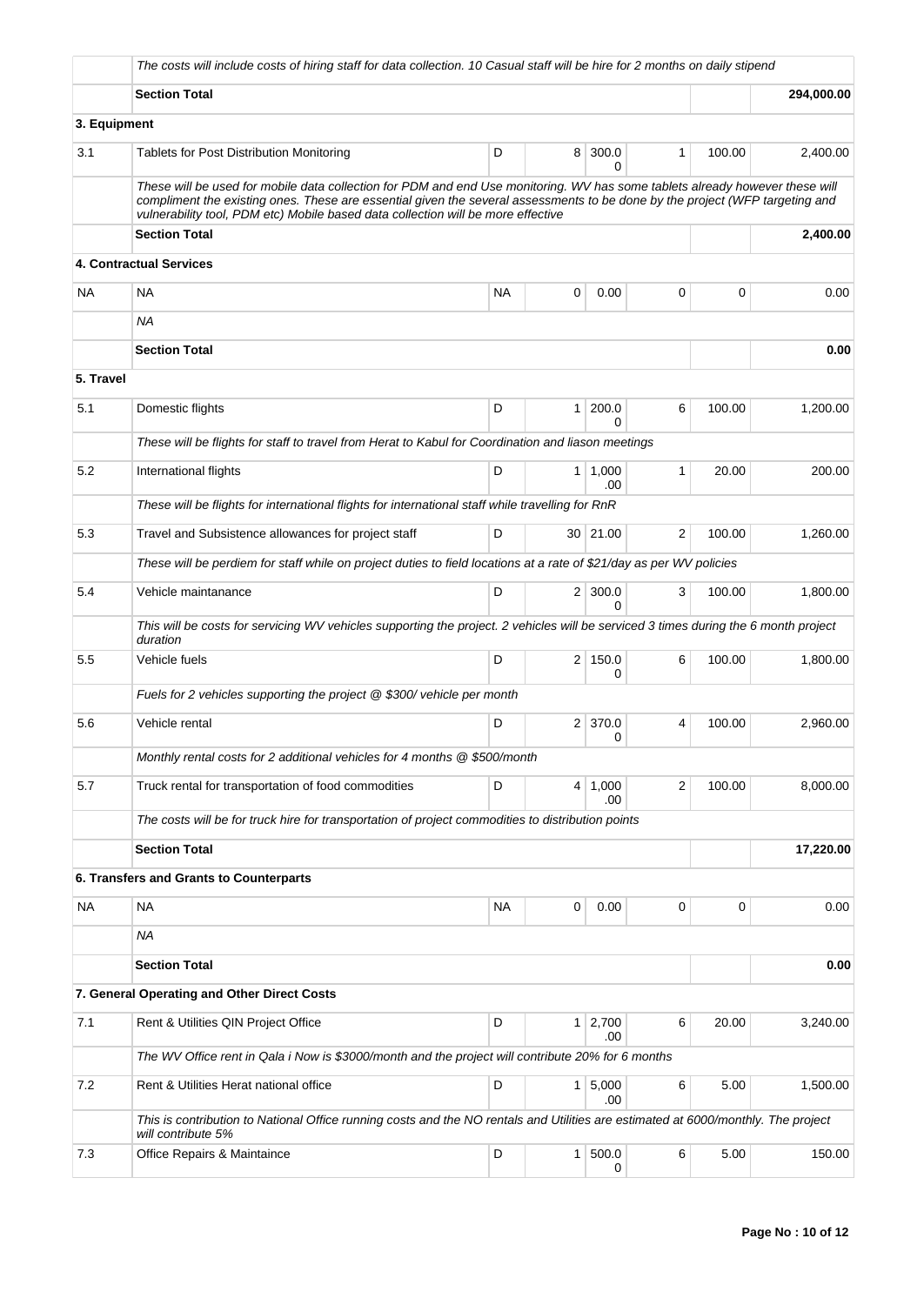|                   | These are repairs and maintenance costs of the Qala i Now project office and the National Office                                                         |   |                |                   |   |        |            |
|-------------------|----------------------------------------------------------------------------------------------------------------------------------------------------------|---|----------------|-------------------|---|--------|------------|
| 7.4               | Telephone/Internet                                                                                                                                       | D | 1 <sup>1</sup> | 4,750<br>.00      | 6 | 5.00   | 1,425.00   |
|                   | These being internet for project staff as well as support staff. The Monthly internet cost is approximately \$4750 and the project<br>will contribute 5% |   |                |                   |   |        |            |
| 7.5               | <b>Office Supplies</b>                                                                                                                                   | D | 1              | 800.0<br>0        | 6 | 5.00   | 240.00     |
|                   | These will include cleaning, tea and refreshments and other office supplies at 5% contribution from the project                                          |   |                |                   |   |        |            |
| 7.6               | Consumables, Supplies, Stationery Support Functions                                                                                                      | D | 1              | 240.0<br>$\Omega$ | 6 | 100.00 | 1,440.00   |
|                   | The project will procure stationery for project purposes, to be used for printing distribution lists and reporting                                       |   |                |                   |   |        |            |
| 7.7               | Fees (Cash Transfer & bank charges)                                                                                                                      | D | $\mathbf{1}$   | 58.96             | 6 | 100.00 | 353.76     |
|                   | These being costs of transactions done by the project                                                                                                    |   |                |                   |   |        |            |
|                   | <b>Section Total</b>                                                                                                                                     |   |                |                   |   |        | 8,348.76   |
| <b>SubTotal</b>   |                                                                                                                                                          |   | 4,637.00       |                   |   |        | 373,831.78 |
| <b>Direct</b>     |                                                                                                                                                          |   |                |                   |   |        | 373,831.78 |
| Support           |                                                                                                                                                          |   |                |                   |   |        |            |
| <b>PSC Cost</b>   |                                                                                                                                                          |   |                |                   |   |        |            |
|                   | <b>PSC Cost Percent</b>                                                                                                                                  |   |                |                   |   |        | 7.00       |
| <b>PSC Amount</b> |                                                                                                                                                          |   |                |                   |   |        | 26,168.22  |
| <b>Total Cost</b> |                                                                                                                                                          |   |                |                   |   |        | 400,000.00 |

## **Project Locations**

| <b>Location</b>       | <b>Estimated</b><br>percentage<br>of budget<br>for each<br><b>location</b> | <b>Estimated number of beneficiaries</b><br>for each location<br>  Boys   Girls   Total |       |     |     | <b>Activity Name</b>                                                                                                                                                                                                                                                                                                                                                                                                                                                                                                                                                                                                                                                                                                                                      |
|-----------------------|----------------------------------------------------------------------------|-----------------------------------------------------------------------------------------|-------|-----|-----|-----------------------------------------------------------------------------------------------------------------------------------------------------------------------------------------------------------------------------------------------------------------------------------------------------------------------------------------------------------------------------------------------------------------------------------------------------------------------------------------------------------------------------------------------------------------------------------------------------------------------------------------------------------------------------------------------------------------------------------------------------------|
|                       |                                                                            | <b>Men</b>                                                                              | Women |     |     |                                                                                                                                                                                                                                                                                                                                                                                                                                                                                                                                                                                                                                                                                                                                                           |
| Badghis -> Qala-e-Naw | 20                                                                         | 450                                                                                     | 450   | 600 | 600 | 2,100 Activity 1.1.1 : Conduct 4 community and 1<br>provincial stakeholder sensitisation meetings<br>Activity 1.1.2 : Conduct community meetings for<br>beneficiary selection<br>Activity 1.1.3 : Verification of project beneficiaries<br>Activity 1.1.4 : Setup of humanitarian<br>accountability systems (Hotline, help desk,<br>project information provision materials)<br>Activity 1.1.5 : Procure, transport and distribute<br>food commodities<br>Activity 1.1.6 : Post distribution and End-use<br>monitoring<br>Activity 2.1.1 : Train 500 households on<br>Improved Climate-smart agricultural practices<br>Activity 2.1.2 : Procure, transport and distribute<br>high yielding drought tolerant varieties of wheat<br>seed for 500 households |